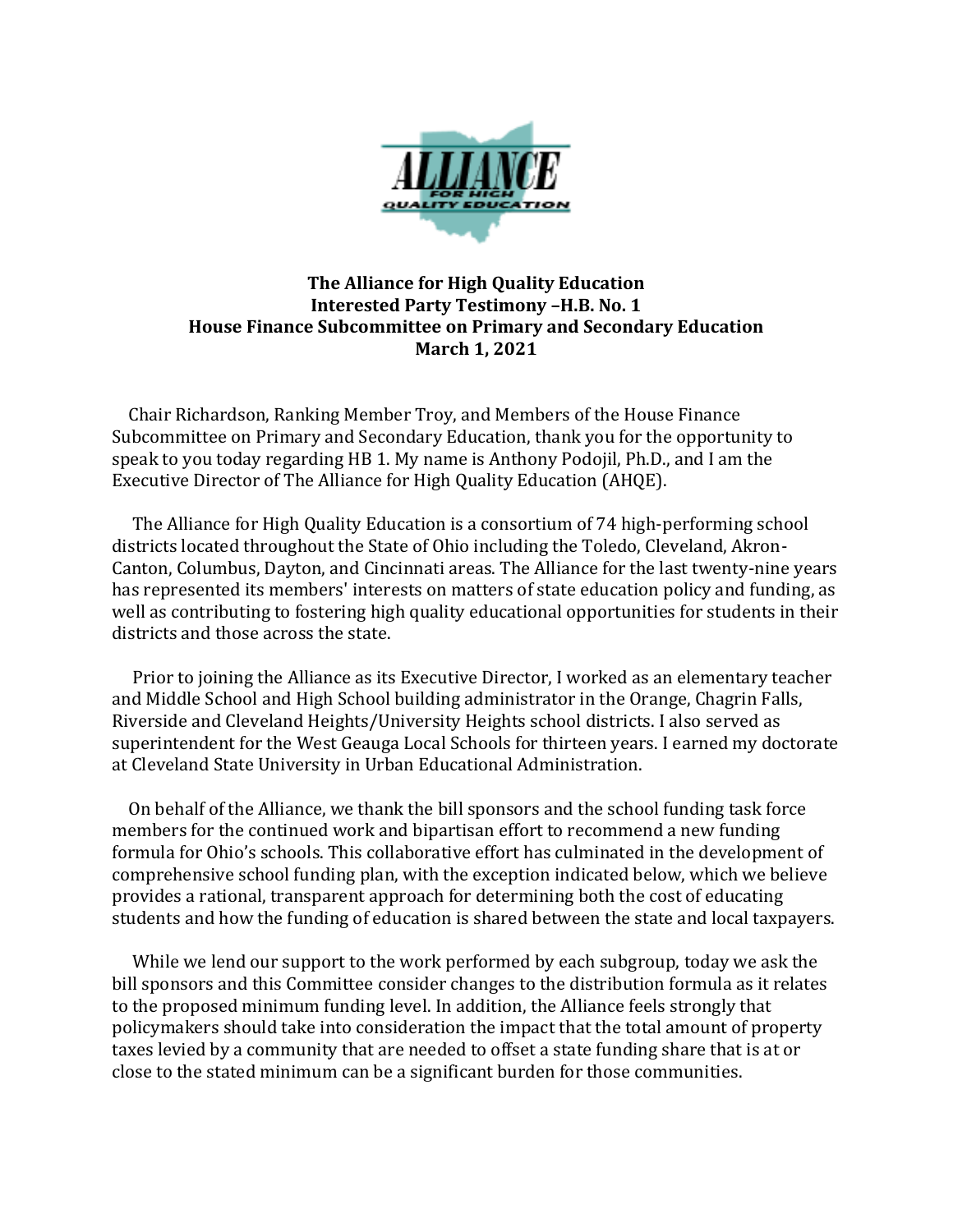The Alliance believes that the current minimum funding level contained in HB 1, (5% of the state share index), is an arbitrary figure established in existing law that should not be continued without re-evaluation as part of HB 1 deliberations. Unlike all the other components of the proposed HB 1 formula, the minimum funding level is not tied directly to a specific set of criteria that would establish an understandable rational for utilizing this percentage as the funding floor both now and in the future.

 The impact of utilizing this percentage as the floor in the formula will ultimately equate to several traditional public school districts receiving less state funding than chartered, nonpublic schools (private schools). Private schools receive state funds to underwrite the cost of essential "auxiliary services" for students and to reimburse private schools for statemandated administrative and auxiliary services. The historical rational for providing private schools with state funding is the recognition that these services are required, and private schools should not have to cover the costs to comply with these requirements.

 Regarding the current minimum funding portion of the formula, the minimum funding level for districts is set at 5%. That equates to approximately \$300.00 per pupil under our present per pupil allocation. In comparison, under present law, non‐public schools receive monies from the State for required auxiliary services and reimbursements for certain required recordkeeping equating to an amount that has historically equated to approximately \$1400.00 per pupil.

We believe that the formula contained in HB 1 should set the funding floor for traditional public-school districts not less than the amount a parochial/private school receives from the state for required auxiliary services/reimbursements. If those funding levels remain at their present levels for administrative and auxiliary services in this budget cycle, that would equate to a funding floor of somewhere between 15%- 20% based on the current formula projections.

 We believe the creation of a funding floor equal to the amount granted to nonpublic schools for all public districts would be a fair way to assure all students and schools receive an adequate level of funding regardless of which school category they fall in. Moving the floor from the present 5% level to the level described above would provide those districts that would fall to that level a meaningful, consistent, and staple funding level that would provide a level of certainty when conducting their fiscal planning. It would also provide a rational set to a set of criteria for increases in the future

The determination of an adequate minimum funding level is critical when you frame the level of local support needed in the terms of property tax generated to meet the local share. While this bill does not address this factor, we would ask you to think about the taxing "capacity" of a district, in relation to its stated perceived "wealth".